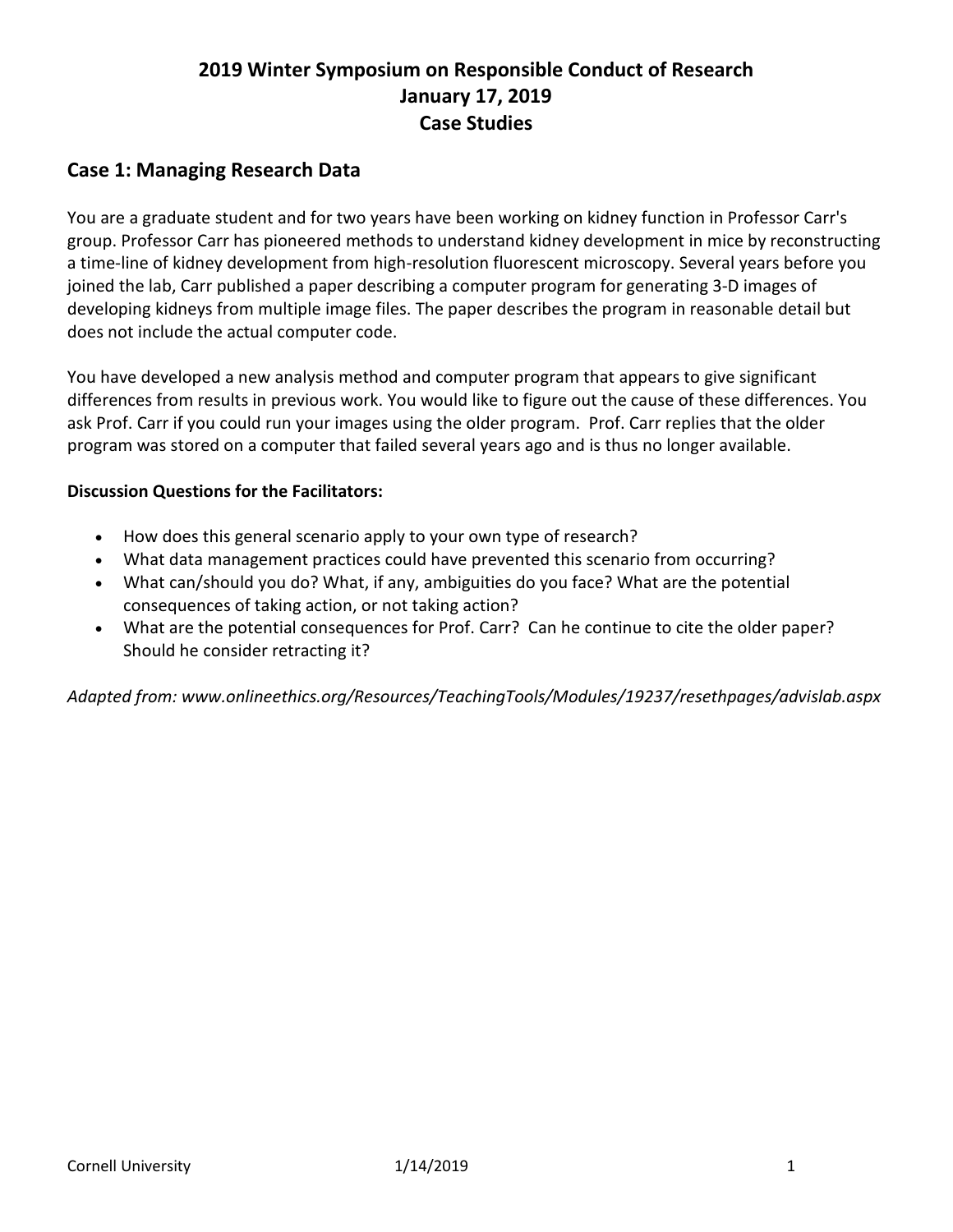## **2019 Winter Symposium on Responsible Conduct of Research January 17, 2019 Case Studies**

### **Case 2: Data Sharing**

Mary admires the NIH-funded work of her postdoctoral advisor, Henryk, who pioneers research on alternative treatments for fever due to infectious diseases. Mary is one of many co-workers who has assisted Henryk in compiling the most comprehensive database ever assembled, tracking many different infectious agents, species of animals, and different interventions and their outcomes. The database contains all the raw data as well as comparative analyses and summaries.

Henryk's interpretation of this rich dataset suggests that some "alternative medicines" are highly effective in certain species, but have no therapeutic value in others. He is completing his analysis and interpretation, and is preparing a manuscript for submission. Mary will be a co-author because of her part in collecting data for the study.

Mary has recently started an Assistant Professor position and wants to build on her postdoctoral work. She asks Henryk for permission to use the dataset to develop her own project. However, she plans to use a different methodology for analysis and interpretation of the dataset to address a different aspect of the outcomes of treatment. She plans to use her analyses to develop her first grant proposal to submit to the NIH.

Henryk is unwilling to share the entire dataset prior to publishing his interpretation of these data. However, Mary has access to the database as part of her current project, and therefore she decides that it is ethical for her to look more closely at the data.

Mary spends quite a lot of time looking at the data and Henryk's analysis, and realizes that he has excluded specific datapoints that impact his interpretation. Henryk's draft manuscript carefully justifies the exclusion of these data in the methods section so that there is no issue with data falsification.

Mary realizes that with her methodology and by including all the data points, that she comes to a very different interpretation than Henryk's, which could lead to an entirely new understanding of therapies to treat fever. Mary is excited about her upcoming grant proposal, but is concerned about how to broach the discussion of her use of the data with Henryk.

#### **Discussion Questions for the Facilitators:**

- How does this general scenario apply to your own type of research?
- Who owns the database at this point: Henryk? The institution? NIH? The public?
- Is it ethical for Mary to go ahead and use her analysis for her grant proposal?
- Is it ethical for Mary to go ahead and publish her own analysis before Henryk?
- Must Henryk share his database with Mary before publication? After publication? Must he share it with others, outside his lab, and if so, when?
- Suppose that after a year that Henryk has still not published his analysis of the data. Mary's first grant submission was rejected, in part because the reviewers wanted her analysis to first be peer-